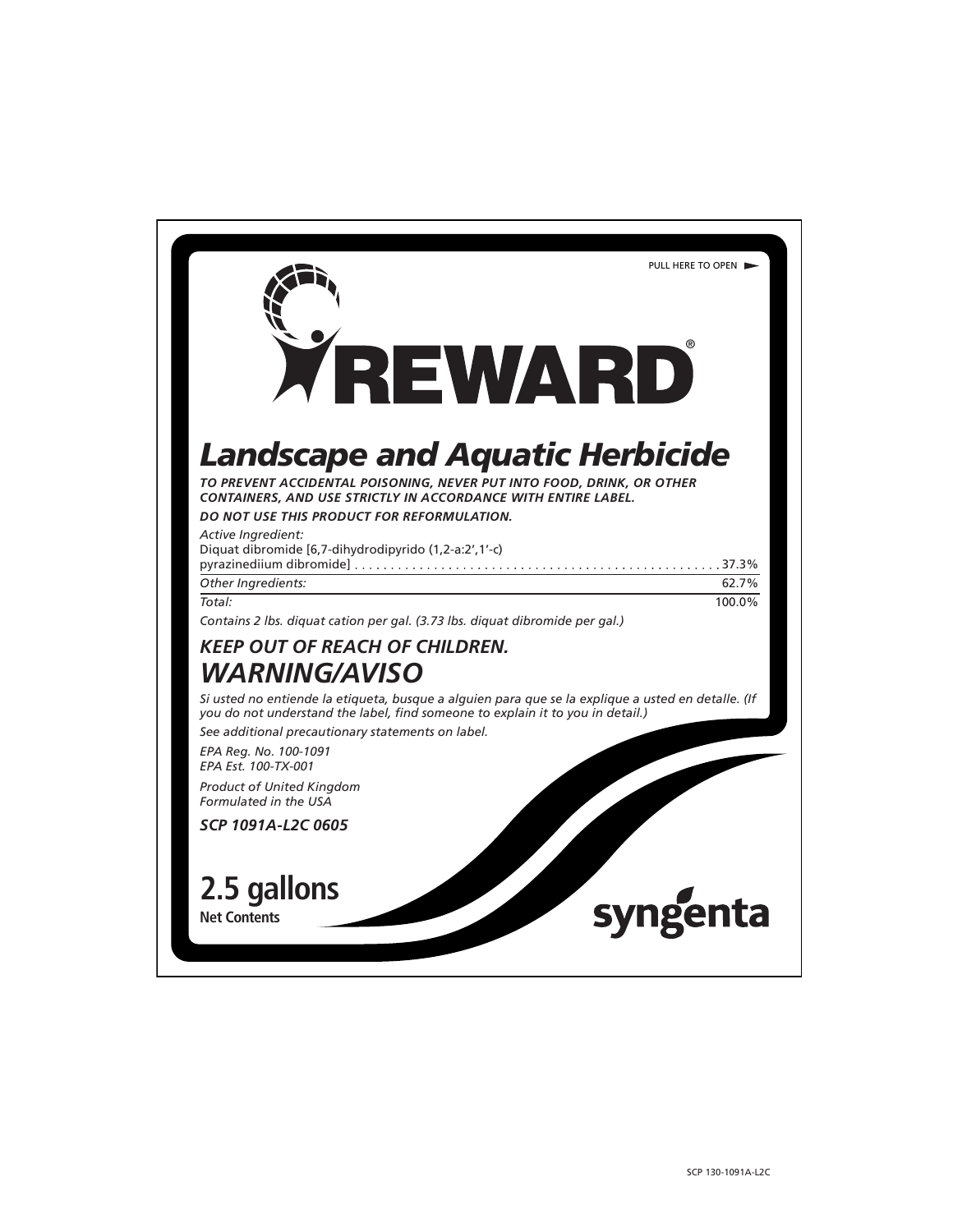| <b>FIRST AID</b>                                                                                                                                                                                                                                                                                                                                                          |                                                                                                                                                                                                                                                                                               |  |  |  |
|---------------------------------------------------------------------------------------------------------------------------------------------------------------------------------------------------------------------------------------------------------------------------------------------------------------------------------------------------------------------------|-----------------------------------------------------------------------------------------------------------------------------------------------------------------------------------------------------------------------------------------------------------------------------------------------|--|--|--|
| If on skin or<br>clothing                                                                                                                                                                                                                                                                                                                                                 | • Take off contaminated clothing.<br>• Rinse skin immediately with plenty of water for 15-20 minutes.<br>• Call a poison control center or doctor for treatment advice.                                                                                                                       |  |  |  |
| If in eyes                                                                                                                                                                                                                                                                                                                                                                | • Hold eye open and rinse slowly and gently with water for 15-20 minutes.<br>• Remove contact lenses, if present, after the first 5 minutes, then continue<br>rinsing eye.<br>• Call a poison control center or doctor for treatment advice.                                                  |  |  |  |
| If swallowed                                                                                                                                                                                                                                                                                                                                                              | • Call a poison control center or doctor immediately for treatment advice.<br>• Have person sip a glass of water if able to swallow.<br>• Do not induce vomiting unless told to do so by the poison control center or<br>doctor.<br>• Do not give anything by mouth to an unconscious person. |  |  |  |
| If inhaled                                                                                                                                                                                                                                                                                                                                                                | • Move person to fresh air.<br>• If person is not breathing, call 911 or an ambulance, then give artificial<br>respiration, preferably mouth-to-mouth, if possible.<br>• Call a poison control center or doctor for further treatment advice.                                                 |  |  |  |
| <b>NOTE TO PHYSICIANS</b><br>To be effective, treatment for diquat poisoning must begin IMMEDIATELY. Treatment consists of<br>binding diquat in the gut with suspensions of activated charcoal or bentonite clay, administration<br>of cathartics to enhance elimination, and removal of diquat from the blood by charcoal hemoper-<br>fusion or continuous hemodialysis. |                                                                                                                                                                                                                                                                                               |  |  |  |
| going for treatment.                                                                                                                                                                                                                                                                                                                                                      | Have the product container or label with you when calling a poison control center or doctor, or                                                                                                                                                                                               |  |  |  |
| <b>HOTLINE NUMBER</b>                                                                                                                                                                                                                                                                                                                                                     |                                                                                                                                                                                                                                                                                               |  |  |  |
| For 24-Hour Medical Emergency Assistance (Human                                                                                                                                                                                                                                                                                                                           |                                                                                                                                                                                                                                                                                               |  |  |  |

or Animal) or Chemical Emergency Assistance (Spill, Leak,

Fire, or Accident), Call

**1-800-888-8372**

## **PRECAUTIONARY STATEMENTS**

#### **Hazards to Humans and Domestic Animals**

## **WARNING / AVISO**

May be fatal if absorbed through skin. Harmful if swallowed or inhaled. Causes substantial, but temporary, eye injury. Causes skin irritation. Contact with irritated skin, or a cut, or repeated contact with intact skin may result in poisoning. Do not get in eyes, on skin, or on clothing. Avoid breathing vapor or spray mist. Do not feed forage from treated crops to livestock. Keep livestock and pets out of treated fields and crop areas.

#### **Personal Protective Equipment (PPE)**

Some materials that are chemical-resistant to this product are: barrier laminate, butyl rubber ≥14 mils, nitrile rubber ≥14 mils. If you want more options, follow the instructions for Category A on an EPA Chemical Resistance Category Selection Chart.

#### **Mixers, Loaders, Applicators and other handlers must wear:**

- Coveralls over short-sleeved shirt and short pants or coveralls over long-sleeved shirt and long pants
- Chemical-resistant gloves
- Chemical-resistant footwear plus socks
- Protective eyewear
- Chemical-resistant headgear for overhead exposure
- Chemical-resistant apron when cleaning equipment, mixing, or loading
- Face shield when mixing or loading

**Exception:** After this product has been diluted to 0.50% Reward or less in water (i.e., the labeled rate for some spot applications), applicators for AQUATIC SURFACE APPLICATIONS must, at a minimum, wear (Note - Mixers and Loaders for this application method must still wear the personal protective equipment (PPE) as described in the above section):

- Long-sleeved shirt and long pants
- Shoes plus socks
- Waterproof gloves
- Protective eyewear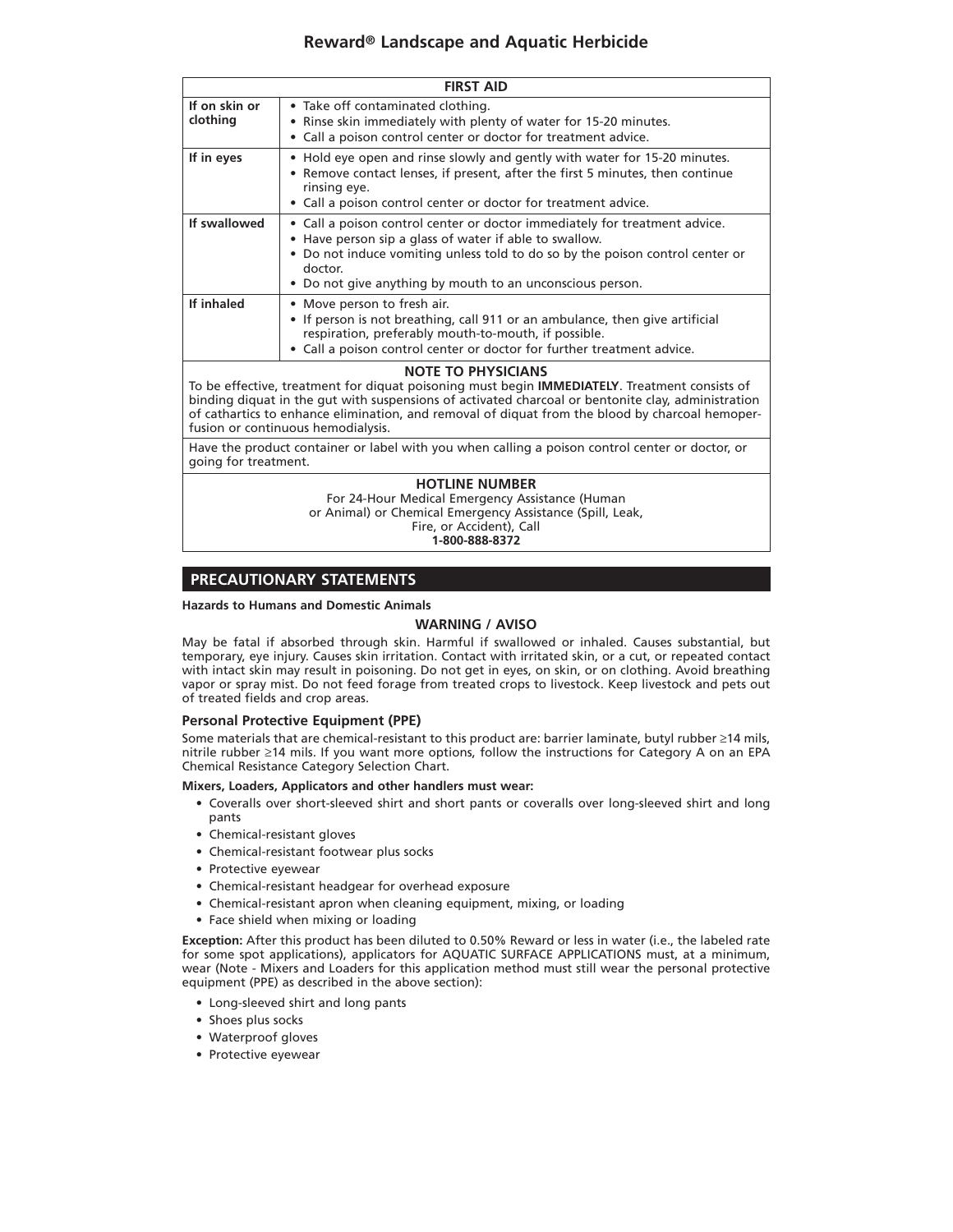**Exception:** At a minimum, applicators for AQUATIC SUBSURFACE APPLICATIONS must wear (Note - Mixers and Loaders for this application method must still wear the personal protective equipment (PPE) as described in the above section):

- Short-sleeved shirt and short pants
- Waterproof gloves
- Chemical-resistant footwear plus socks

Discard clothing and other absorbent materials that have been drenched or heavily contaminated with this product's concentrate. Do not reuse them. Follow manufacturer's instructions for cleaning/ maintaining PPE. If no such instructions for washables exist, use detergent and hot water. Keep and wash PPE separately from other laundry.

#### **Engineering Control Statements**

Mixers and loaders supporting aerial applications are required to use closed systems that provide dermal protection. The closed system must be used in a manner that meets the requirements listed in the Worker Protection Standard (WPS) for agricultural pesticides [40 CFR 170.240(d)(4)]. When using the closed system, mixers and loaders' PPE requirements may be reduced or modified as specified in the WPS.

When handlers use closed systems, enclosed cabs, or aircraft in a manner that meets the requirements listed in the Worker Protection Standard (WPS) for agricultural pesticides [40 CFR 170.240(d)(4-6)], the handler PPE requirements may be reduced or modified as specified in the WPS.

#### **User Safety Recommendations**

#### **Users should:**

- Wash hands before eating, drinking, chewing gum, using tobacco, or using the toilet.
- Remove clothing/PPE immediately if pesticide gets inside. Then wash thoroughly and put on clean clothing. Prolonged contact of the product with the skin may produce burns.
- Remove PPE immediately after handling this product. Wash the outside of gloves before removing. As soon as possible, wash thoroughly and change into clean clothing.

#### **Environmental Hazards**

This pesticide is toxic to aquatic invertebrates. **For Terrestrial Uses,** do not apply directly to water, or to areas where surface water is present, or to intertidal areas below the mean high water mark. Do not contaminate water when disposing of equipment wash water. **For Aquatic Uses** do not apply directly to water except as specified on this label.

## **CONDITIONS OF SALE AND LIMITATION OF WARRANTY AND LIABILITY**

**NOTICE:** Read the entire Directions for Use and Conditions of Sale and Limitation of Warranty and Liability before buying or using this product. If the terms are not acceptable, return the product at once, unopened, and the purchase price will be refunded.

The Directions for Use of this product should be followed carefully. It is impossible to eliminate all risks inherently associated with the use of this product. Crop injury, ineffectiveness or other unintended consequences may result because of such factors as manner of use or application, weather or crop conditions, presence of other materials or other influencing factors in the use of the product, which are beyond the control of SYNGENTA CROP PROTECTION, Inc. or Seller. All such risks shall be assumed by Buyer and User, and Buyer and User agree to hold SYNGENTA and Seller harmless for any claims relating to such factors.

SYNGENTA warrants that this product conforms to the chemical description on the label and is reasonably fit for the purposes stated in the Directions for Use, subject to the inherent risks referred to above, when used in accordance with directions under normal use conditions. This warranty does not extend to the use of the product contrary to label instructions, or under abnormal conditions or under conditions not reasonably foreseeable to or beyond the control of Seller or SYNGENTA, and Buyer and User assume the risk of any such use. SYNGENTA MAKES NO WARRANTIES OF MERCHANTABILITY OR OF FITNESS FOR A PARTICULAR PURPOSE NOR ANY OTHER EXPRESS OR IMPLIED WARRANTY EXCEPT AS STATED ABOVE.

In no event shall SYNGENTA or Seller be liable for any incidental, consequential or special damages resulting from the use or handling of this product. **THE EXCLUSIVE REMEDY OF THE USER OR BUYER, AND THE EXCLUSIVE LIABILITY OF SYNGENTA AND SELLER FOR ANY AND ALL CLAIMS, LOSSES, INJURIES OR DAMAGES (INCLUDING CLAIMS BASED ON BREACH OF WARRANTY, CONTRACT, NEGLI-GENCE, TORT, STRICT LIABILITY OR OTHERWISE) RESULTING FROM THE USE OR HANDLING OF THIS PRODUCT, SHALL BE THE RETURN OF THE PURCHASE PRICE OF THE PRODUCT OR, AT THE ELECTION OF SYNGENTA OR SELLER, THE REPLACEMENT OF THE PRODUCT.**

SYNGENTA and Seller offer this product, and Buyer and User accept it, subject to the foregoing conditions of Sale and Limitations of Warranty and Liability, which may not be modified except by written agreement signed by a duly authorized representative of SYNGENTA.

## **DIRECTIONS FOR USE**

It is a violation of federal law to use this product in a manner inconsistent with its labeling.

**READ ENTIRE LABEL. USE STRICTLY IN ACCORDANCE WITH PRECAUTIONARY STATEMENTS AND DIRECTIONS, AND WITH APPLICABLE STATE AND FEDERAL REGULATIONS.**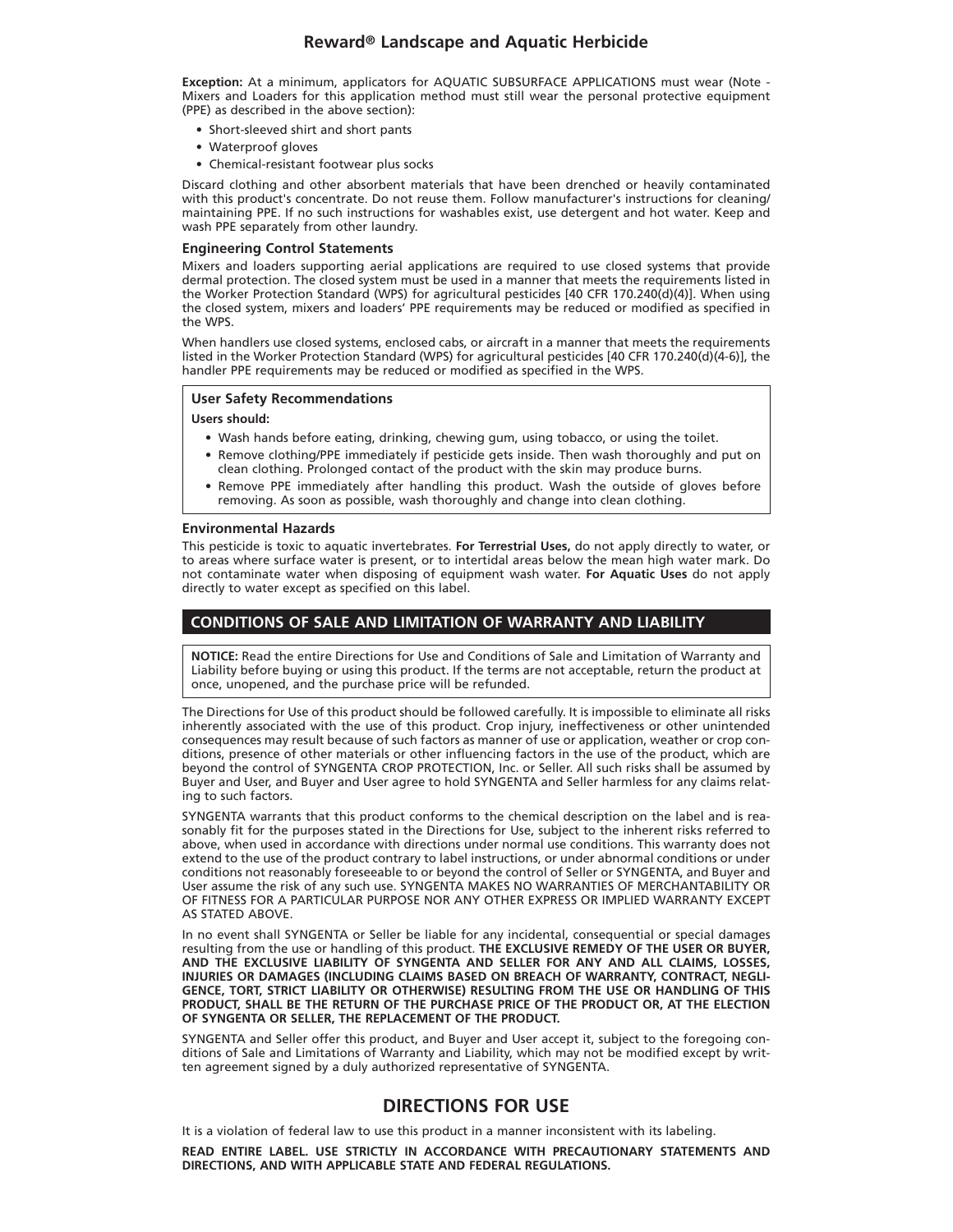#### **Do not apply this product through any type of irrigation system.**

Do not apply this product in a way that will contact workers or other persons, either directly or through drift. Only protected handlers may be in the area during application. For any requirements specific to your State or Tribe, consult the agency responsible for pesticide regulation.

#### **AGRICULTURAL USE REQUIREMENTS**

Use this product only in accordance with its labeling and with the Worker Protection Standard, 40 CFR part 170. This Standard contains requirements for the protection of agricultural workers on farms, forests, nurseries, and greenhouses, and handlers of agricultural pesticides. It contains requirements for training, decontamination, notification, and emergency assistance. It also contains specific instructions and exceptions pertaining to the statements on this label about personal protective equipment (PPE), and restricted-entry interval. The requirements in this box only apply to uses of this product that are covered by the Worker Protection Standard.

**Do not enter or allow worker entry into treated areas during the restricted-entry interval (REI) of 24 hours.**

PPE required for early entry to treated areas that is permitted under the Worker Protection Standard and that involves contact with anything that has been treated, such as plants, soil, or water is:

- Coveralls over short-sleeved shirt and short pants, or coveralls over long-sleeved shirt and long pants
- Chemical-resistant gloves made of any waterproof material
- Chemical-resistant footwear plus socks
- Protective eyewear
- Chemical-resistant headgear for overhead exposure

#### **NON-AGRICULTURAL USE REQUIREMENTS**

The requirements in this box apply to uses of this product that are NOT within the scope of the Worker Protection Standard for agricultural pesticides (40 CFR part 170). The WPS applies when this product is used to produce agricultural plants on farms, forests, nurseries, or greenhouses.

#### **Keep all unprotected persons out of operating areas or vicinity where there may be drift.**

**For terrestrial uses**, do not enter or allow entry of maintenance workers into treated areas, or allow contact with treated vegetation wet with spray, dew, or rain, without appropriate protective clothing until spray has dried.

**For aquatic uses,** do not enter treated areas while treatments are in progress.

## **STORAGE AND DISPOSAL**

Do not contaminate water, food, or feed by storage or disposal.

#### **Pesticide Storage**

Keep pesticide in original container. Do not put concentrate or dilute into food or drink containers. Do not contaminate feed, foodstuffs, or drinking water. Do not store or transport near feed or food. Store at temperatures above 32°F. For help with any spill, leak, fire, or exposure involving this material, call **1-800-888-8372**.

#### **Pesticide Disposal**

Open dumping is prohibited. Pesticide wastes are toxic. Improper disposal of excess pesticide, spray mixture, or rinsate is a violation of federal law. If these wastes cannot be disposed of by use according to label instructions, contact your State Pesticide or Environmental Control Agency, or the Hazardous Waste representative at the nearest EPA Regional Office for guidance.

#### **Container Disposal**

Do not reuse container. Triple rinse (or equivalent). Then offer for recycling or reconditioning, or puncture and dispose of in a sanitary landfill, or incineration, or if allowed by State and local authorities, by burning. If burned, stay out of smoke.

#### **For Bulk And Mini-Bulk Containers**

When the container is empty, replace the cap and seal all openings that have been opened during use and return the container to the point of purchase, or to a designated location named at the time of purchase of this product. This container must be refilled with this pesticide product. **DO NOT REUSE THE CONTAINER FOR ANY OTHER PURPOSE.** Prior to refilling, inspect carefully for damage such as cracks, punctures, abrasions, worn-out threads and closure devices. Check for leaks after refilling and before transporting. Do not transport if this container is damaged or leaking. If the container is damaged, leaking or obsolete, contact Syngenta Crop Protection at 1-800-888-8372. If not returned to the point of purchase or to a designated location, triple rinse emptied container and offer for recycling. Disposal of this container must be in compliance with state and local regulations.

For minor spills, leaks, etc., follow all precautions indicated on this label and clean up immediately. Take special care to avoid contamination of equipment and facilities during cleanup procedures and disposal of wastes. In the event of a major spill, fire, or other emergency, call 1-800-888-8372, day or night.

#### **CONTAINER IS NOT SAFE FOR FOOD, FEED, OR DRINKING WATER!**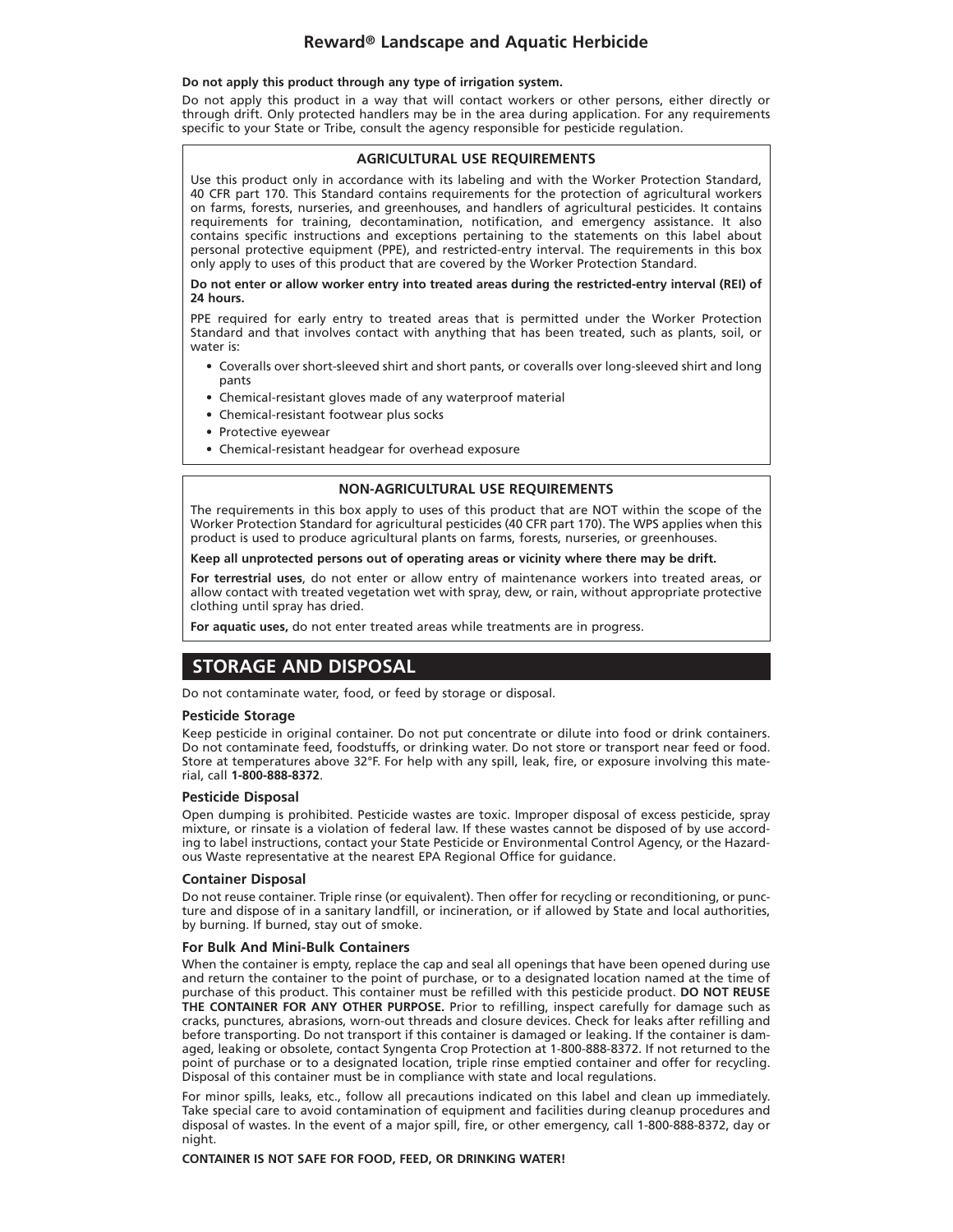## **SPECIFIC USE DIRECTIONS**

Reward Landscape and Aquatic Herbicide is a nonvolatile herbicidal chemical for use as a general herbicide to control weeds in commercial greenhouses and nurseries; ornamental seed crops (flowers, bulbs, etc. – except in the state of California); landscape, industrial, recreational, commercial, residential, and public areas; turf renovation (all turf areas except commercial sod farms); dormant established turfgrass (bermudagrass, zoysiagrass – nonfood or feed crop); and aquatic areas. Absorption and herbicidal action is usually quite rapid with effects visible in a few days. Reward Landscape and Aquatic Herbicide controls weeds by interfering with photosynthesis within green plant tissue. Weed plants should be succulent and actively growing for best results. Rinse all spray equipment thoroughly with water after use. Avoid spray drift to crops, ornamentals, and other desirable plants during application, as injury may result. Application to muddy water may result in reduced control. Minimize creating muddy water during application. Use of dirty or muddy water for Reward Landscape and Aquatic Herbicide dilution may result in reduced herbicidal activity. Avoid applying under conditions of high wind, water flow, or wave action.

#### **SPRAY DRIFT MANAGEMENT**

Avoiding spray drift at the application site is the responsibility of the applicator and the grower. The interaction of many equipment- and weather-related factors determine the potential for spray drift. The applicator and the grower are responsible for considering all these factors when making decisions.

The following drift management requirements must be followed to avoid off-target movement from aerial applications to agricultural field crops. These requirements do not apply to forestry applications, public health uses, or to applications using dry formulations.

- The distance of the outermost nozzles on the boom must not exceed  $3/4$  the length of the wingspan or rotor.
- Nozzles must always point backward parallel with the air stream and never be pointed downward more than 45 degrees.

Where states have more stringent regulations, they should be observed.

#### **Droplet Size**

The most effective way to reduce drift potential is to apply large droplets. The best drift management strategy is to apply the largest droplets that provide sufficient coverage and control. Applying larger droplets reduces drift potential, but will not prevent drift if applications are made improperly, or under unfavorable environmental conditions (See **Wind, Temperature and Humidity,** and **Temperature inversions**).

#### **Controlling Droplet Size**

- **Volume** Use high flow rate nozzles to apply the highest practical spray volume. Nozzles with higher rated flows produce larger droplets.
- **Pressure** Do not exceed the nozzle manufacturer's recommended pressures. For many nozzle types, lower pressure produces larger droplets. When higher flow rates are needed, use higher flow rate nozzles instead of increasing pressure.
- **Number of Nozzles** Use the minimum number of nozzles that provide uniform coverage.
- **Nozzle Orientation** Orienting nozzles so that the spray is released parallel to the airstream produces larger droplets than other orientations and is the recommended practice. Significant deflection from horizontal will reduce droplet size and increase drift potential.
- **Nozzle Type** Use a nozzle type that is designed for the intended application. With most nozzle types, narrower spray angles produce larger droplets. Consider using low-drift nozzles. Solid stream nozzles oriented straight back produce the largest droplets and the lowest drift.

#### **Boom Length**

For some use patterns, reducing the effective boom length to less than 3/4 of the wingspan or rotor length may further reduce drift without reducing swath width.

#### **Application Height**

Applications should not be made at a height greater than 10 ft. above the top of the target plants, unless a greater height is required for aircraft safety. Making applications at the lowest height that is safe reduces exposure of droplets to evaporation and wind.

#### **Swath Adjustment**

When applications are made with a crosswind, the swath will be displaced downwind. Therefore, on the up and downwind edges of the field, the applicator must compensate for this displacement by adjusting the path of the aircraft upwind. Swath adjustment distance should increase with increasing drift potential (higher wind, smaller drops, etc.).

#### **Wind**

Drift potential is lowest between wind speeds of 2-10 mph. However, many factors, including droplet size and equipment type, determine drift potential at any given speed. Application should be avoided below 2 mph due to variable wind direction and high inversion potential. **Note:** Local terrain can influence wind patterns. Every applicator should be familiar with local wind patterns and how they affect spray drift.

#### **Temperature and Humidity**

When making applications in low relative humidity, set up equipment to produce larger droplets to compensate for evaporation. Droplet evaporation is most severe when conditions are both hot and dry.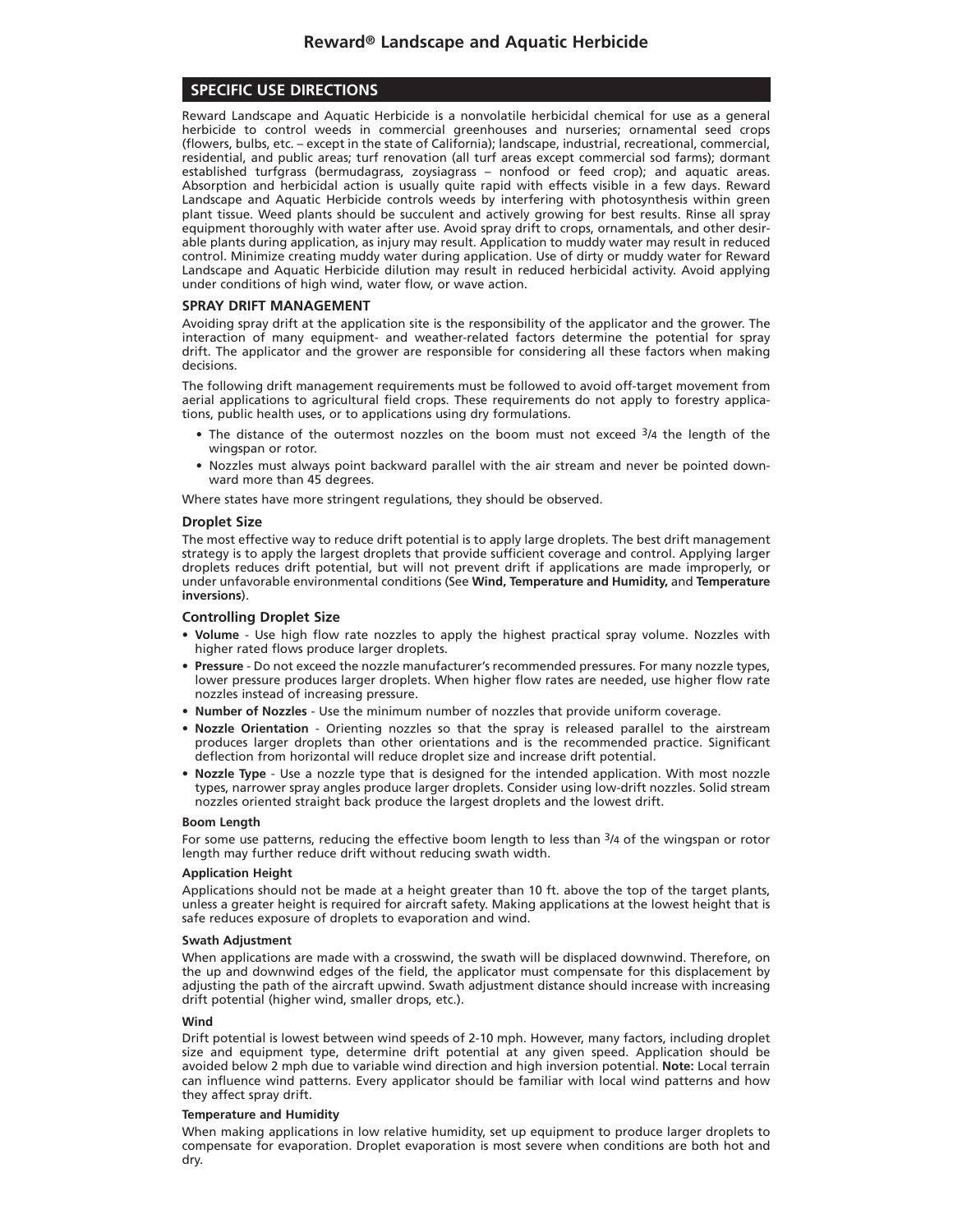#### **Temperature Inversions**

Applications should not occur during a temperature inversion because drift potential is high. Temperature inversions restrict vertical air mixing, which causes small suspended droplets to remain in a concentrated cloud. This cloud can move in unpredictable directions due to the light variable winds common during inversions. Temperature inversions are characterized by increasing temperatures with altitude and are common on nights with limited cloud cover and light to no wind. They begin to form as the sun sets and often continue into the morning. Their presence can be indicated by ground fog, however, if fog is not present inversions can also be identified by the movement of smoke from a ground source or an aircraft smoke generator. Smoke that layers and moves laterally in a concentrated cloud (under low wind conditions) indicates an inversion, while smoke that moves upward and rapidly dissipates indicates good vertical air mixing.

#### **Sensitive Areas**

The pesticide should only be applied when the wind is blowing away from adjacent sensitive areas (e.g., residential areas, bodies of water, known habitat for threatened or endangered species, nontarget crops).

#### **COMMERCIAL GREENHOUSES AND NURSERIES**

For general weed control in commercial greenhouses (beneath benches), field grown and container stock, and other similar areas, Reward Landscape and Aquatic Herbicide may be applied preplant or postplant preemergence in field grown ornamental nursery plantings or postemergence as a directed spray. Reward Landscape and Aquatic Herbicide may also be applied preemergence in ornamental seed crops (except in the state of California). Avoid contact with desirable foliage as injury may occur. Do not use on food or feed crops.

**Spot spray:** 1-2 qts. Reward Landscape and Aquatic Herbicide plus the labeled rate of a 75% or greater nonionic surfactant per 100 gals. of water, or 0.75 oz. (22 mls.) Reward Landscape and Aquatic Herbicide plus the labeled rate of a 75% or greater nonionic surfactant per 1 gal. of water.

**Broadcast:** 1-2 pts. Reward Landscape and Aquatic Herbicide in a minimum of 15 gals. of water per acre. Add the labeled rate of a 75% or greater nonionic surfactant per 100 gals. of spray mixture. Use an adequate spray volume to insure good coverage.

#### **ORNAMENTAL SEED CROPS (FLOWERS, BULBS, ETC.) EXCEPT IN THE STATE OF CALIFORNIA** For preharvest desiccation of ornamental seed crops. NOT FOR FOOD OR FIBER CROPS.

**Broadcast (Air or Ground):** 1.5-2 pts. Reward Landscape and Aquatic Herbicide plus the labeled rate of a 75% or greater nonionic surfactant per acre in sufficient water (minimum of 5 gals. by air; 15 gals. by ground) for desiccation and weed burndown. Repeat as needed at no less than 5-day intervals up to three applications. Do not use seed, screenings, or waste as feed or for consumption.

#### **DIRECTIONS FOR LANDSCAPE, INDUSTRIAL, RECREATIONAL, COMMERCIAL, RESIDENTIAL, AND PUBLIC AREAS**

Reward Landscape and Aquatic Herbicide provides fast control of broadleaf and grassy weeds in industrial, recreational, golf course, commercial, residential, and public areas.

Reward Landscape and Aquatic Herbicide is a nonselective herbicide that rapidly kills undesirable above ground weed growth in 24-36 hours. Avoid application of Reward Landscape and Aquatic Herbicide to desirable plants.

Reward Landscape and Aquatic Herbicide is a contact/desiccant herbicide; it is essential to obtain complete coverage of the target weeds to get good control. Improper application technique and/or application to stressed weeds may result in unacceptable weed control. For best results, apply to actively growing, young weeds.

Difficult weeds (such as perennial or deeply-rooted weeds) can often be controlled by tank mixing Reward Landscape and Aquatic Herbicide with other systemic-type herbicides. Refer to other product labels for specific application directions.

For residual weed control, tank mix Reward Landscape and Aquatic Herbicide with a preemergent herbicide labeled for the intended use site. When mixing Reward Landscape and Aquatic Herbicide with another herbicide, it is recommended to mix just a small amount first to determine if the mixture is physically compatible before proceeding with larger volumes.

Syngenta has not tested all possible tank mixtures with other herbicides for compatibility, efficacy or other adverse effects. Before mixing with other herbicides Syngenta recommends you first consult your state experimental station, state university or extension agent.

**Grounds maintenance weed control:** Reward Landscape and Aquatic Herbicide can be used as a spot or broadcast spray to control weeds in public, commercial and residential landscapes, including landscape beds, lawns, golf courses and roadsides. Reward Landscape and Aquatic Herbicide can also be used for weed control around the edges and nonflooded portions of ponds, lakes and ditches.

**Trim and Edge weed control:** Reward Landscape and Aquatic Herbicide can be used to eliminate undesired grass and broadleaf plant growth in a narrow band along driveways, walkways, patios, cart paths, fence lines, and around trees, ornamental gardens, buildings, other structures, and beneath noncommercial greenhouse benches. Vegetation control with Reward Landscape and Aquatic Herbicide is limited to the spray application width. Do not exceed the labeled rate of Reward Landscape and Aquatic Herbicide as excessive rates may result in staining of concrete-based materials.

Reward Landscape and Aquatic Herbicide, since it does not translocate systemically, can be used as an edging or pruning tool when precisely applied to select areas of grass or to undesirable growth on desirable ornamental bedding plants, ground covers, etc.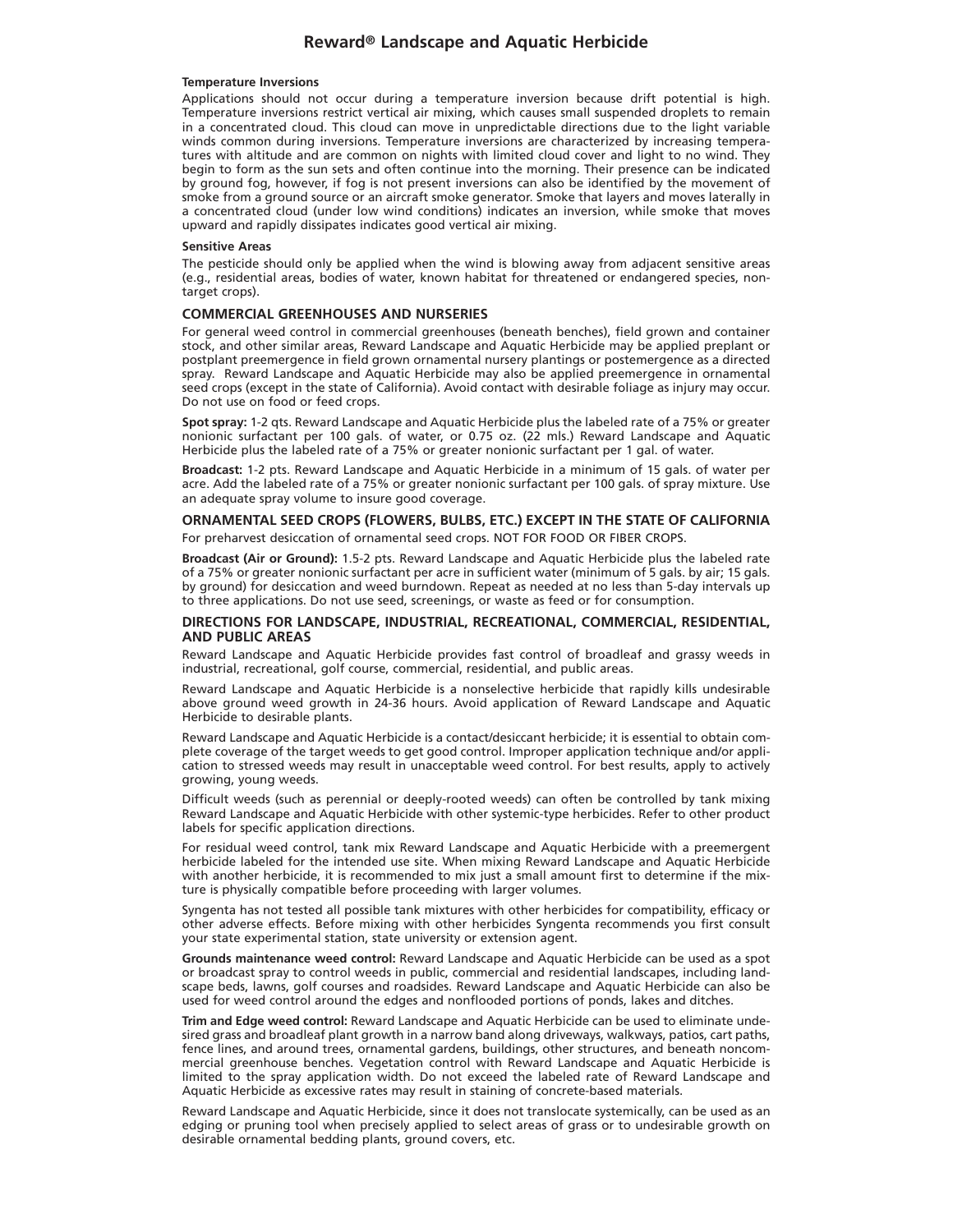**Industrial weed control:** Reward Landscape and Aquatic Herbicide can be used as a spot or broadcast spray either alone or in combination with other herbicides as a fast burndown or control weeds in rights-of-ways, railroad beds/yards, highways, roads, dividers and medians, parking lots, pipelines, pumping stations, public utility lines, transformer stations and substations, electric utilities, storage yards, and other non-crop areas.

**Spot spray:** Apply either 1-2 qts. of Reward Landscape and Aquatic Herbicide plus the labeled rate of a 75% or greater nonionic surfactant per 100 gals. water, or 0.75 oz. (22 mls.) Reward Landscape and Aquatic Herbicide plus the labeled rate of a 75% or greater nonionic surfactant per 1 gal. of water.

**Broadcast:** 1-2 pts. Reward Landscape and Aquatic Herbicide per acre in sufficient water to insure good spray coverage. Add the labeled rate of 75% or greater nonionic surfactant per 100 gals. spray mixture. Greater water volumes are necessary if the target plants are tall and/or dense. It is recommended that 60 gals. or greater water volume be used to obtain good coverage of dense weeds.

#### **TURF RENOVATION (ALL TURF AREAS EXCEPT COMMERCIAL SOD FARMS)**

To desiccate golf course turf and other turf areas prior to renovation, apply 1-2 pts. of Reward Landscape and Aquatic Herbicide per acre plus the labeled rate of a 75% or greater nonionic surfactant in 20-100 gals. of water (4 teaspoons of Reward Landscape and Aquatic Herbicide plus the labeled rate of a 75% or greater nonionic surfactant per 1 gal. of water) using ground spray equipment. Apply for full coverage and thorough contact with the turfgrass. Apply only when the turf is dry, free from dew and incidental moisture. For enhanced turf desiccation, especially in the case of thick turfgrass, water volumes should approach 100 gals. of water per acre.

For **suppression** of regrowth and quick desiccation of treated turfgrass, Reward Landscape and Aquatic Herbicide may be mixed with other systemic nonselective or systemic postemergence grassy weed herbicides. Refer to other product labels for specific application directions and restrictions.

Avoid spray contact with, or spray drift to, foliage of ornamental plants or food crops.

Do not graze livestock on treated turf or feed treated thatch to livestock.

#### **DORMANT ESTABLISHED TURFGRASS (BERMUDAGRASS, ZOYSIAGRASS), NONFOOD OR FEED CROP**

For control of emerged annual broadleaf and grass weeds, including Little Barley\*, Annual Bluegrass, Bromes including Rescuegrass, Sixweeks fescue, Henbit, Buttercup, and Carolina Geranium in established dormant bermudagrass lawns, parks, golf courses, etc.

Apply 1-2 pts. Reward Landscape and Aquatic Herbicide per acre in 20-100 gals. of spray mix by ground as a broadcast application. Add the labeled rate of a 75% or greater nonionic surfactant per 100 gals. of spray mixture.

Bermudagrass must be dormant at application. Application to actively growing bermudagrass may cause delay or permanent injury. Users in the extreme Southern areas should be attentive to the extent of dormancy at the time of application.

**\***For control of Little Barley, apply Reward Landscape and Aquatic Herbicide prior to the mid-boot stage.

#### **AQUATIC USE DIRECTIONS**

#### **New York – Not for Sale or Use in New York State without Supplemental Special Local Needs Labeling.**

Necessary approval and/or permits must be obtained prior to application if required. Consult the responsible State Agencies (i.e., Fish and Game Agencies, State Water Conservation authorities, or Department of Natural Resources).

Treatment of dense weed areas may result in oxygen loss from decomposition of dead weeds. This loss of oxygen may cause fish suffocation. Therefore, treat only  $1/3$  to  $1/2$  of the water body area at one time and wait 14 days between treatments.

For best results on submersed weeds, Reward Landscape and Aquatic Herbicide should be applied to actively growing (photosynthesizing) weeds when water temperatures have reached or exceeded approximately 50°F, typically during the Spring or early Summer.

For application only to **still water** (i.e. ponds, lakes, and drainage ditches) where there is minimal or no outflow to public waters.

and/or

For applications to **public waters** in ponds, lakes, reservoirs, marshes, bayous, drainage ditches, canals, streams, rivers, and other slow-moving or quiescent bodies of water for control of aquatic weeds. For use by:

- Corps of Engineers; or
- Federal or State Public Agencies (i.e., Water Management District personnel, municipal officials); or
- Applicators and/or Licensees (Certified for aquatic pest control) that are authorized by the State or Local government.

Treated water may be used according to the following table or until such time as an approved assay (example: PAM II Spectromatic Method) shows that the water does not contain more than the designated maximum contaminant level goal (MCLG) of 0.02 mg/l. (ppm) of diquat dibromide (calculated as the cation).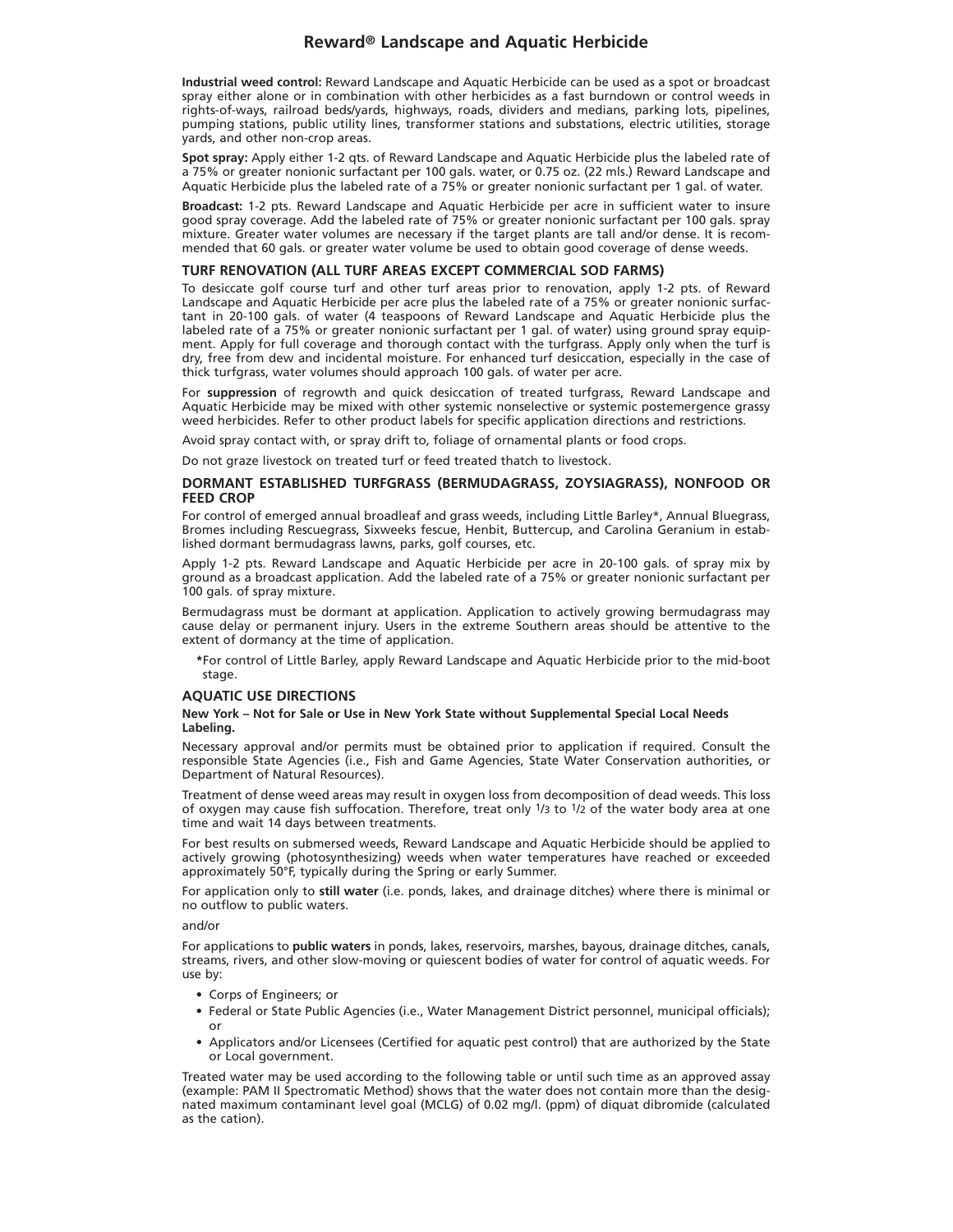**Water Use Restrictions Following Applications With Reward Landscape And Aquatic Herbicide (Days)**

| <b>Application Rate</b>              | <b>Drinking</b> | <b>Fishing</b><br>and<br>Swimming | Livestock/<br><b>Domestic</b><br><b>Animals</b><br>Consumption | <b>Spray Tank</b><br>Applications**<br>and Irrigation to<br>Turf and<br>Landscape<br><b>Ornamentals</b> | <b>Spray Tank</b><br>Applications**<br>and Irrigation to<br><b>Food Crops and</b><br>Production<br>Ornamentals |
|--------------------------------------|-----------------|-----------------------------------|----------------------------------------------------------------|---------------------------------------------------------------------------------------------------------|----------------------------------------------------------------------------------------------------------------|
| 2 gals./surface acre                 | 3 days          | $\mathbf 0$                       | 1 day                                                          | 3 days                                                                                                  | 5 days                                                                                                         |
| 1 gal./surface acre                  | 2 days          | $\mathbf 0$                       | 1 day                                                          | 2 days                                                                                                  | 5 days                                                                                                         |
| 0.75 gal. /surface acre              | 2 days          | $\mathbf{0}$                      | 1 day                                                          | 2 days                                                                                                  | 5 days                                                                                                         |
| 0.50 gal./surface acre               | 1 day           | $\Omega$                          | 1 day                                                          | 1 day                                                                                                   | 5 days                                                                                                         |
| Spot Spray* $(0.5qal./surface acre)$ | 1 day           | 0                                 | 1 day                                                          | 1 day                                                                                                   | 5 days                                                                                                         |

**\*\***Add a nonionic surfactant (with at least 75% of the constituents active as a spray adjuvant) at the rate recommended by the manufacturer.

**\*\***For preparing agricultural sprays for food crops, turf or ornamentals (to prevent phytotoxicity), do not use water treated with Reward Landscape and Aquatic Herbicide before the specified time period.

When the contents of more than one spray tank is necessary to complete a single aquatic application, no water holding restrictions apply between the consecutive spray tanks.

No applications are to be made in areas where commercial processing of fish, resulting in the production of fish protein concentrate or fish meal, is practiced. Before application, coordination and approval of local and/or State authorities must be obtained.

#### **Floating and Marginal Weeds Including:**

Water lettuce, *Pistia stratiotes* Water hyacinth, *Eichhornia crassipes* Duckweed, *Lemna* spp. Salvinia spp. (including *S. molesta*) Pennywort (*Hydrocotyle* spp.) Frog's Bit1, *Limnobium spongia* Cattails, *Typha* spp.

1Not for use in California

Reward Landscape and Aquatic Herbicide may be applied by backpack, airboat, spray handgun, helicopter, airplane, or similar application equipment that results in thorough spray coverage.

**Spot Treatment:** Apply Reward Landscape and Aquatic Herbicide at 2 quarts per 100 gallons spray carrier (0.5% solution) with an approved aquatic wetting agent at 0.25-1.0% v/v (1 quart to 1 gallon per 100 gallons water). For cattail control, Reward Landscape and Aquatic Herbicide should be applied prior to flowering at the maximum application rate (8 quarts of Reward Landscape and Aquatic Herbicide/100 gallons spray carrier) plus the wetting agent. Repeat treatments may be necessary for complete control.

Spray to completely wet target weeds but not to runoff. Densely packed weeds or mats may require additional applications due to incomplete spray coverage. Re-treat as needed. For best results, re-treat weed escapes within 2 weeks of the initial treatment.

**Broadcast Treatment:** Apply Reward Landscape and Aquatic Herbicide at the rate of 0.5-2.0 gallons per surface acre in sufficient carrier along with 16-32 oz./A of an approved wetting agent. Re-treat as necessary for densely populated weed areas. Good coverage is necessary for control of the target weeds.

For duckweed control, apply Reward Landscape and Aquatic Herbicide at 1-2 gallons/A.

#### **Submersed Weeds Including:**

Bladderwort, *Utricularia* spp. Hydrilla, *Hydrilla verticillata* Watermilfoils (including Eurasian), *Myriophyllum* spp. Pondweeds1, *Potamogeton* spp. Coontail, *Ceratophyllum demersum* Elodea, *Elodea* spp. Brazilian Elodea, *Egeria densa* Naiad, *Najas* spp. Algae2, *Spirogyra* spp. and *Pithophora* spp. 1Reward Landscape and Aquatic Herbicide controls *Potamogetan* species except Richardson's

pondweed, *P. richardsonii*. 2Suppression only. For control of *Spirogyra* and/or *Pithophora*, use Reward Landscape and Aquatic Herbicide in a tank mix with an approved algaecide.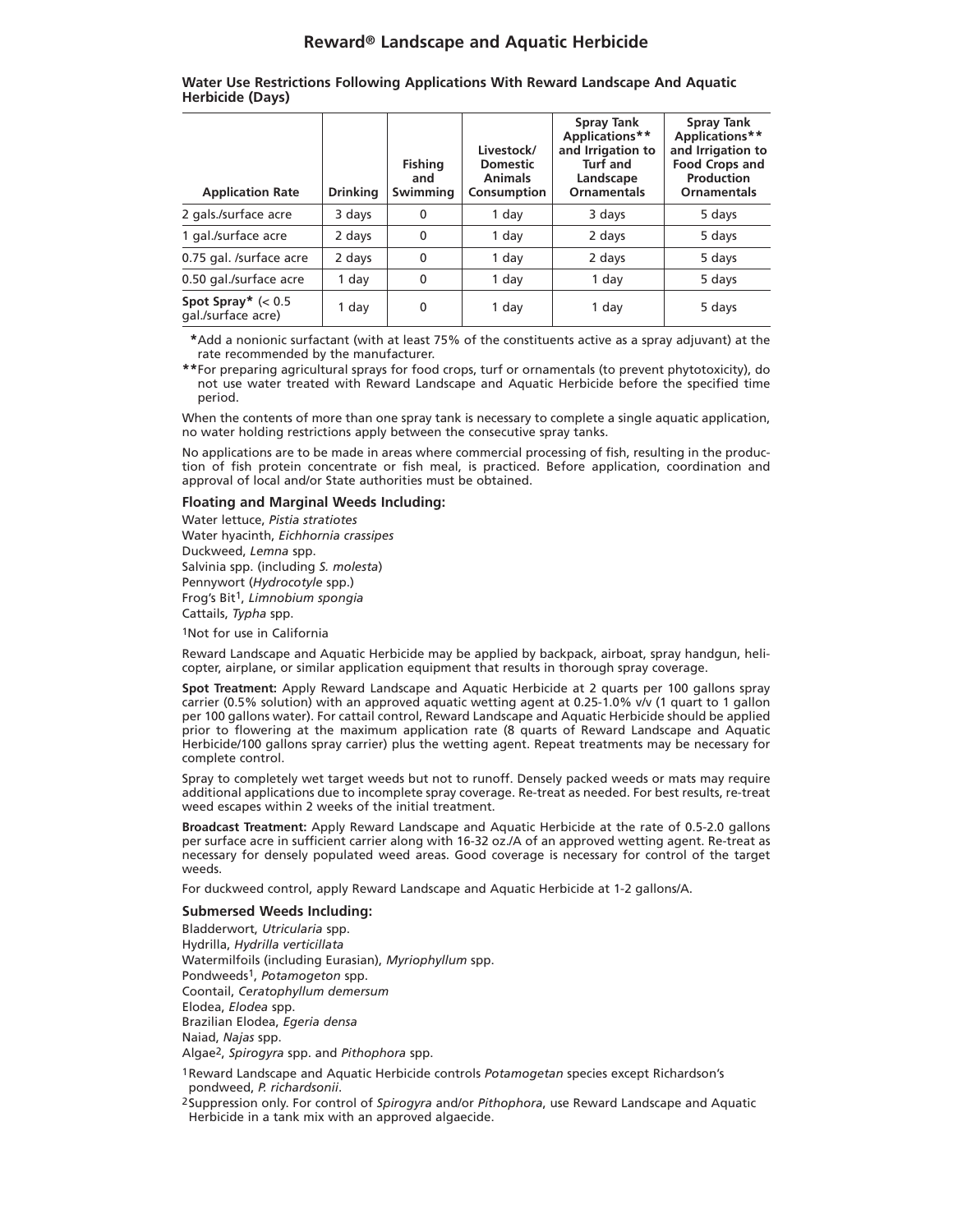For severe weed or algae infestations, the use of an approved algaecide either as a pretreatment to the Reward Landscape and Aquatic Herbicide application or in a tank mix, may result in enhanced weed control.

To control submersed weeds, apply Reward Landscape and Aquatic Herbicide in water at 0.5-2.0 gallons per surface acre (per 4 foot water depth). For severe weed infestations, use the 2.0 gallon per surface acre rate. For best results, re-treat as necessary on 14-21 day intervals. The table below shows how many gallons of Reward Landscape and Aquatic Herbicide to apply per surface acre based on water depth.

|                    | Gallons of Reward Landscape and Aquatic Herbicide per Surface Acre<br><b>Average Water Depth</b> |             |             |             |  |  |
|--------------------|--------------------------------------------------------------------------------------------------|-------------|-------------|-------------|--|--|
|                    |                                                                                                  |             |             |             |  |  |
|                    | 1 Foot                                                                                           | 2 Feet      | 3 Feet      | 4 Feet      |  |  |
| 1 gallon/acre rate | $0.25$ gal.                                                                                      | $0.50$ gal. | $0.75$ gal. | $1.0$ gal.  |  |  |
| 2 gallon/acre rate | $0.50$ gal.                                                                                      | $1.0$ gal.  | $1.5$ gals. | $2.0$ gals. |  |  |

**Note:** For water depths of 2 feet or less including shorelines, do not exceed 1 gallon per surface acre.

**Subsurface Applications:** Where the submersed weed growth, especially Hydrilla, has reached the water surface, apply either in a water carrier or an invert emulsion through boom trailing hoses carrying nozzle tips to apply the dilute spray below the water surface to insure adequate coverage.

**Bottom Placement:** Where submersed weeds such as Hydrilla, Bladderwort, or Coontail have reached the water surface and/or where the water is slowly moving through the weed growth, the use of an invert emulsion carrier injecting diluted Reward Landscape and Aquatic Herbicide near the bottom with weighted hoses may improve control. The addition of a copper based algaecide may improve control. If algae are present along with the submersed weeds, a pretreatment with a copper based algaecide may improve overall control.

**Surface Application for Submerged Aquatic Weeds:** Apply the recommended rate of Reward Landscape and Aquatic Herbicide as a spray in sufficient carrier to fully cover the target area. Applications should be made to ensure complete coverage of the weed areas. In mixed weed populations, use the high rate of application as indicated by weeds present. For dense submersed weeds or water over 2 feet deep, a surface spray is not recommended (Reward Landscape and Aquatic Herbicide should be applied subsurface in these situations.)

#### **If posting is required by your state or tribe – consult the agency responsible for pesticide regulations for specific details.**

Reward® and the Syngenta logo are trademarks of a Syngenta Group Company.

©2005 Syngenta

For non-emergency (e.g., current product information), call Syngenta Crop Protection at 1-800-334-9481.

Syngenta Crop Protection, Inc. Greensboro, North Carolina 27409 www.syngenta-us.com

**SCP 1091A-L2C 0605**